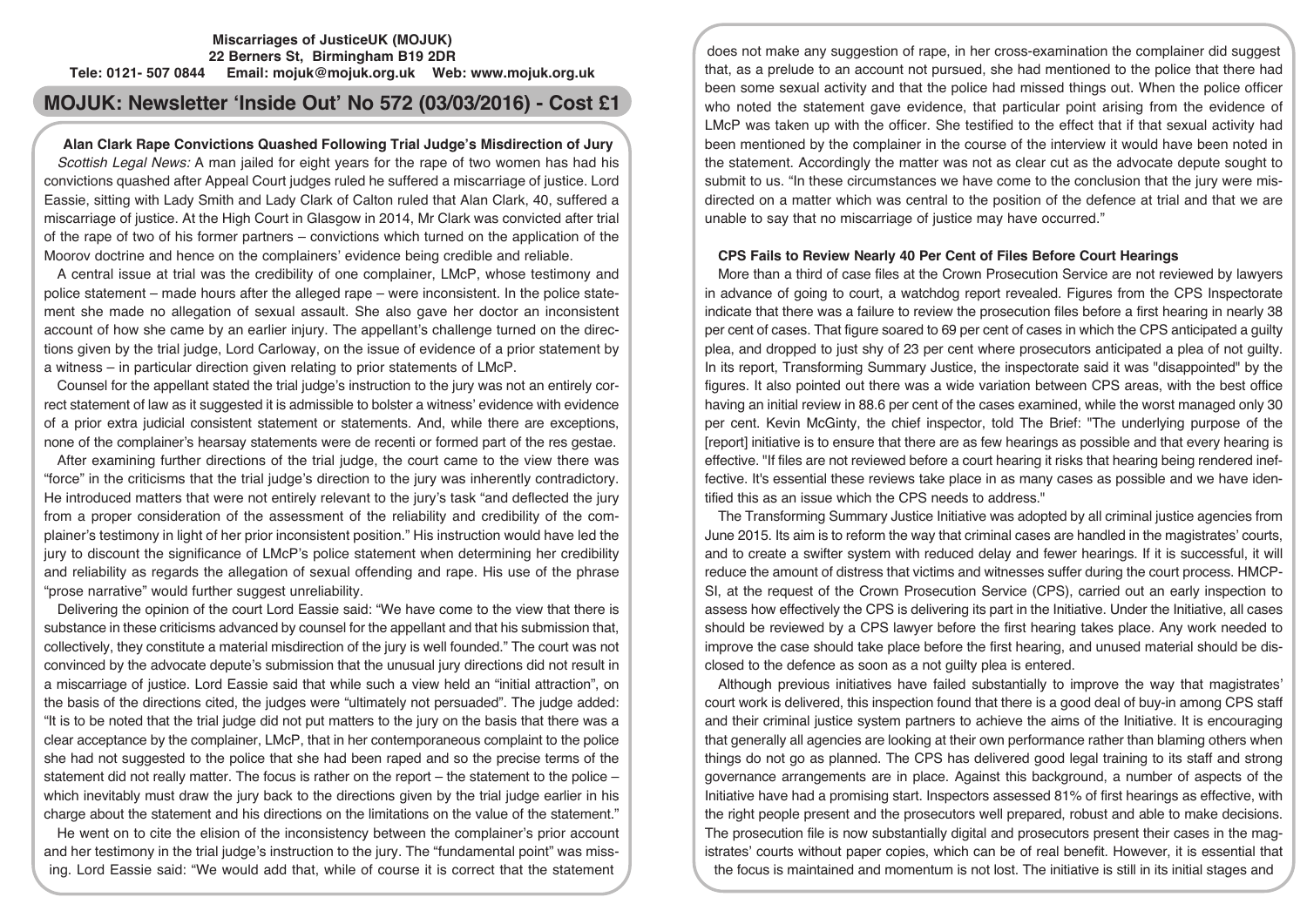has to be given time to bring about a real culture change, which cannot happen overnight. It is also too early to say that the Initiative will lead to substantial long term improvements. It will be several months before this can be realistically and accurately judged. The success or otherwise of the Initiative will depend not only on an increase in the timeliness and numbers of guilty pleas but on a reduction in the numbers of trials and an increase in their effectiveness. There is still a good deal of work to be done operationally.

Although CPS charging decisions were found to be good, there was a failure to review the prosecution file in too many instances (37.7% of the cases considered). Both the quality and the timeliness of the CPS reviews need to be improved – this is fundamental to the success of the Initiative. CPS lawyers need to be much better at engaging with defence solicitors before court to ensure that the first hearing is as effective as possible. And the CPS needs to find a more effective way of working with the police to improve the quality of the prosecution file.

There are few effective mechanisms in place at this stage for sharing best practice between local CPS Areas or opportunities for them to learn lessons which could potentially save resources and avoid duplication. There is also some duplication and inconsistency between local Areas' individual processes to measure the success of the Initiative. The report details findings but does not make recommendations at this early juncture, rather it suggests steps to be taken to help embed the Initiative and to complement the work that is already being done. Suggestions include: a national forum to enable better sharing of good practice, learn lessons and save resources; improved coordinated training for administrative teams; simplifying the disclosure forms; and looking again, in conjunction with the Courts Service, at the numbers of cases listed in court so that resources are used most efficiently.

In carrying out this inspection, HMCPSI visited four CPS Areas (South West, West Midlands, London and East Midlands) during September and October 2015. Inspectors observed 19 magistrates' courts sittings, and assessed 271 files from each CPS Area across England and Wales. 190 files were anticipated not guilty plea cases; 81 were anticipated guilty plea cases. A followup inspection is planned within the next 12 months.

# **New Double Jeopardy Legislation Convicts Matthew Hamlen** *BBC News*

Matthew Hamlen has been found guilty of beating a pensioner to death with a marble rolling pin, four years after being cleared of the same crime. Georgina Edmonds, 77, was found dead at her home near Eastleigh, Hampshire, in January 2008. She had been tortured for her debit card Pin codes. Hamlen was initially cleared of the murder in 2012. Under new double jeopardy legislation, he was convicted following a review of DNA evidence. The jury of three women and nine men at Winchester Crown Court returned a unanimous verdict. Hamlen, from Bishopstoke, showed no emotion as the verdict was read out, the sound of crying could be heard from the public gallery.

The widow, who lived alone, was found in her country cottage by her son, bludgeoned and stabbed to death, on 11 January 2008. A two-year manhunt began in 2008 with almost 2,000 DNA samples taken from local people in an attempt to identify the killer. The prosecution claimed DNA and telephone evidence placed Hamlen at the scene, but he repeatedly denied the killing. He had been acquitted of the murder in January 2012, but the removal of the legal principle of double jeopardy in the 2003 Criminal Justice Act meant he could be put on trial for the same crime. The Court of Appeal ruled a new DNA sample found on Mrs Edmonds' blouse represented "new and compelling" evidence and quashed the original verdict.He has been sentenced for life with 30 years minimum.

# **Crown's 'Double Jeopardy' Application to Retry Francis Auld For Murder Refused**

A Crown application to prosecute anew a man acquitted of murder nearly 25 years ago has been refused. The application was based on alleged admissions which were made or became known after the date of acquittal, but the Criminal Appeal Court refused the application, made under section 3 of the Double Jeopardy (Scotland) Act 2011, after ruling that alleged comments did not constitute admissions or were "inadmissible". The Lord Justice General, Lord Carloway, sitting with Lady Dorrian and Lord Malcolm, heard that in 1992, at the High Court of Justiciary in Glasgow, the respondent Francis Auld stood trial for the murder of Amanda Duffy, but the jury, by a majority, found the charge against him "not proven". However, the Crown sought to set aside the acquittal and grant authority to bring a new prosecution against the respondent.

The advocate depute said Daniel McDougall, a friend of the respondent, had told him a day or two after the murder that he was not the last person to have seen the deceased and that it was a man named "Mark", but in response to a suggestion that if he could not prove that he would get "done" with the murder, the respondent replied "I won't get done with that, I'm too cute for that". Prosecutors also wanted to rely on evidence of the respondent's former girlfriend, Caroline Vandeleur, who asked him "did you have anything to do with that lassie's murder?" to which the respondent replied "that's something that naebody will ever know", adding "it doesnae really matter, she was ugly anyway". She also said that during the course of a telephone call a male voice, who she believed to be the respondent, said to her "Caroline you're next". Shortly after that call, Patrick Vandeleur received a call in which a male voice said "Patrick, Patrick, Patrick" and "you thought Amanda was the last, well you're next after Caroline".

There was further evidence from a taxi driver Paul McAteer, the manager of the band of which the respondent acted as a "roadie", whose affidavit stated that in early 1993, the respondent, a passenger in his taxi, seized the radio microphone saying "I done it, I done it, I done it". Finally, the Crown sought to rely on a statement from Alexander McCartney, a prison officer who spoke to the police in 2012 after investigators learned that he had information which could help their case. Mr McCartney claimed that when the respondent was on remand HMP Longriggend in Lanarkshire in June 1992, they had a conversation which the prisoner officer commenced by saying "it's quite a heavy charge you're in for," to which the respondent replied "we were just fooling about and things got out of hand". The Crown averred that the evidence "substantially strengthened" the case against the respondent and that, on that evidence, taken together with the evidence led at trial, it was "highly likely" that a reasonable jury properly directed would have convicted him. The advocate depute also averred that they had met the "reasonable diligence" test, and that it was "in the interests of justice" to set aside the acquittal and authorise a new prosecution.

But the respondent denied that any of the statements were made, but in any event, argued that the statements were "too ambiguous" to be construed as admissions. It was submitted that the words uttered "must be capable of being construed as an admission of involvement in the actual commission of the crime charged" and comments which may seem "callous or indifferent" to the fate of the victim or even showing approval of what has happened "cannot be construed as admissions". The comment "I won't get done with that, I'm too cute for that" was manifestly not an admission, as it was made against the background of a "clear and unequivocal exculpatory statement", it was argued. As to the statement to Mr McCartney was admissible, it did not constitute an admission.

Delivering the opinion of the court, Lady Dorrian said: "In the case of the confrontation of the respondent by Caroline Vandeleur the response cannot be construed as an admission. She reports asking him 'did you have anything to do with that lassie's murder?' but the response 'that's something that naebody will ever know', is not an admission, and the gratuitous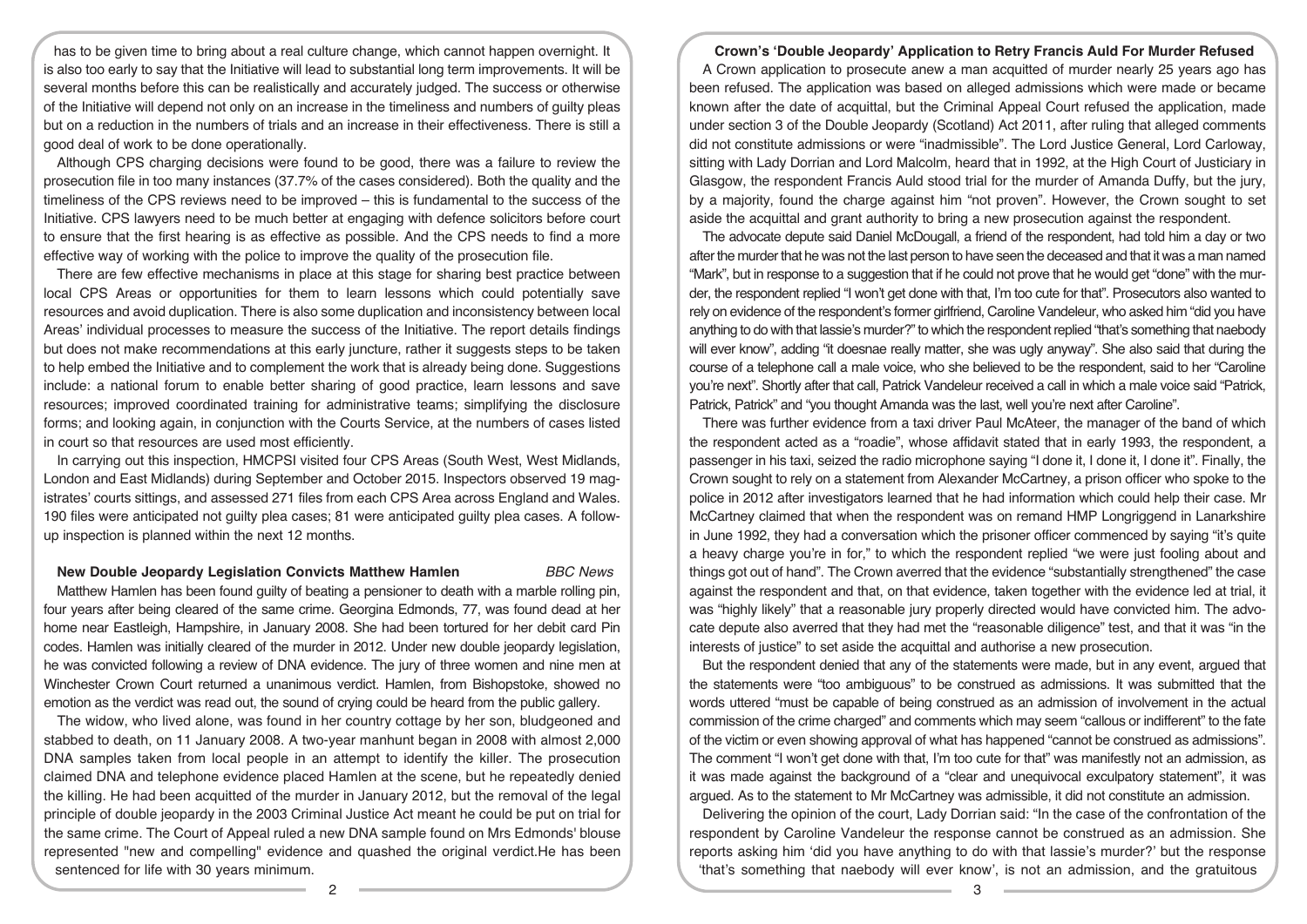insults added thereafter, whilst they may indeed be cruel and ungenerous, cannot alter the character of what went before. None of the remaining statements involve confronting the respondent with the allegations. "It is important to recognise that the context in which the remarks to McDougall were made was that the respondent had made a clearly exculpatory statement to him, indicating that he had not been the last person with the deceased, the individual named Mark had been. In the context in which it was made, it is simply not possible to attribute to the respondent's remark the character of an admission of murder."

The same reasoning which applied to the conversation with Ms Vandeleur applied to the incident with Mr McAteer. She continued: "These remarks and the phone calls seem to fall more into the category of misguided, unpleasant and immature conduct. Having regard to the whole circumstances in which all these statements were made, we do not think they can reasonably and fairly be construed as admissions. "The position relating to McCartney is rather different. In our view the comments made to him could be construed as an admission, even without the addition of the words in the statement which are not referred to in the affidavit, because the context was one in which the charge upon which he had been remanded was specifically referred to."

However, the judges held that the statement made to the prison officer was inadmissible. Lady Dorrian said: "It is obvious that any response to this opening gambit would be likely to relate to the same subject matter, namely the charge against him. A prison officer dealing with a remand prisoner, especially a young person, needs to think very carefully about the subject matter upon which he opens conversation. Here, he went straight to the charge which the respondent was facing. The response cannot be viewed as voluntary or spontaneous, and is inadmissible. "Had the statements in question been admissible admissions, we would have had no difficulty in concluding that the reasonable diligence test  $(3(4)(a))$  had been met, but that question does not now arise."

The judges also ruled that because the DNA evidence from the original trial had now been destroyed, the Crown could not bring Mr Auld to court for a second time. She added: "In reaching its decision the court is acutely conscious that this is a very delicate matter. The case is one which caused great distress to the family of the deceased, and shock within the community. The court must look at the evidence upon which the application is based, and the evidence led at the trial. It cannot be swayed by considerations of other, possibly strengthening, evidence, which may be in the hands of the Crown but which has not formed the basis of an application. "It is a matter of concern that DNA evidence of such a kind is referred to in the application, when, as the advocate depute frankly conceded that a decision had been taken that this material could not support a new evidence application under section 4 and requires to be left out of account. It is not helpful for such material gratuitously to be included in an application such as this, where the law is very clear that it is only in the interests of justice to set aside an acquittal where all the conditions imposed by Parliament have been met. In this case they have not, and the application must fail.

# **Albert Woodfox Freed After 43 Years in US Solitary Prison** *BBC News*

The longest-serving prisoner to be held in solitary confinement in US history, Albert Woodfox, has walked free in Louisiana after 43 years. Woodfox was the last of a group known as the "Angola Three" for their decades-long stays in isolation. He had been there since April 1972 for the murder of a prison guard. Maintaining his innocence in the death of Brent Miller, Woodfox, 69, was finally freed after accepting the lesser charge of manslaughter. The plea bargain was negotiated with state prosecutors. Twice in decades of legal battles his murder conviction was thrown out of court, yet Louisiana state prosecutors were preparing to try him

a third time. He finally agreed to plead no contest to lesser charges in exchange for freedom but insisted this was not an admission of guilt. "Although I was looking forward to proving my innocence at a new trial, concerns about my health and my age have caused me to resolve this case now and obtain my release with this no contest plea to lesser charges," he said in a statement on Friday. I hope the events of today will bring closure to many."

Before driving off from Feliciana Parish Detention Center, in St Francisville, with his brother, Woodfox told media he wanted to visit his mother's gravesite. She died while he was in prison and Woodfox said he had not been allowed to go to the funeral. At the time of Mr Miller's death, Woodfox was in Louisiana's notorious Angola prison for armed robbery and assault. He was accused of grabbing the guard from behind while others stabbed him with a lawnmower blade and a hand-sharpened prison knife. Woodfox was placed in solitary and ordered to be kept on "extended lockdown" every 90 days for decades. His lawyers say he was confined to his cell for 23 hours a day.

He is one of three men who were held in solitary confinement at the maximum security facility and known as the "Angola Three", referring to a nearby former slave plantation called Angola. The other two men, Robert King and Herman Wallace, were released in 2001 and 2013 respectively. Wallace, also convicted over Mr Miller's murder, died soon after his release pending a new trial. King's conviction was overturned. Woodfox and Wallace were involved with the Black Panthers, a militant black rights movement formed in 1966 for self-defence against police brutality and racism.

**Jury Criticises Scotland Yard Over Murder at Funeral of Gang Member** *MailOnLine* "If all relevant information regarding the funeral and gang activities were linked, the Metropolitan Police would have put in place a different policing plan, raising the level to either high risk or critical". Scotland Yard has been criticised by a jury for failings related to the death of an innocent young man who was murdered at a gang member's funeral. An inquest into the killing of 21-yearold Azezur "Ronnie" Khan heard police failed to send officers to the funeral - despite warnings that violence could erupt. A respected mentor at his local mosque, Mr Khan died from a single gunshot wound to the abdomen in November 2011, shortly after leaving the graveside of his friend Joel Morgan at a cemetery on Forest Hill Road, Southwark, south London. Mr Morgan, who was killed in a car crash, had belonged to the GAS gang, based in Lambeth. His mother had requested that police attend the funeral because it was in a patch controlled by two rival gangs, the

Peckham Young Guns and the Peckham Boys, but no officers were assigned. At Southwark Coroner's Court on Monday 22nd February 2016, an inquest jury concluded structural and strategic failings in policing "hindered" an effective plan from being implemented. Returning a narrative verdict, a jury spokesman said the force had failed to recognise "that you don't need a named perpetrator and named victim for there to be a threat to life". They added: "Communication errors were prevalent within the Met Police Service. There was a lack of information, a dilution of information, a failure to flag up different boroughs, a failure to record verbal information and appropriate assignments for tasking. "Whilst the service officers understood their responsibility, they failed to liaise and delegate with team members to ensure that the policing plan was carried out correctly. The implemented plan was inappropriate as it was informal given the circumstances. Although Southwark had a policing plan, it was inadequate as they failed to investigate their responsibilities as a borough. If all relevant information regarding the funeral and gang activities were linked, the Metropolitan Police Service would have put in place a different policing plan, raising the level to either a higher risk or critical. If there was a visible police presence at or in the vicinity of the burial service, it may have deterred gang members."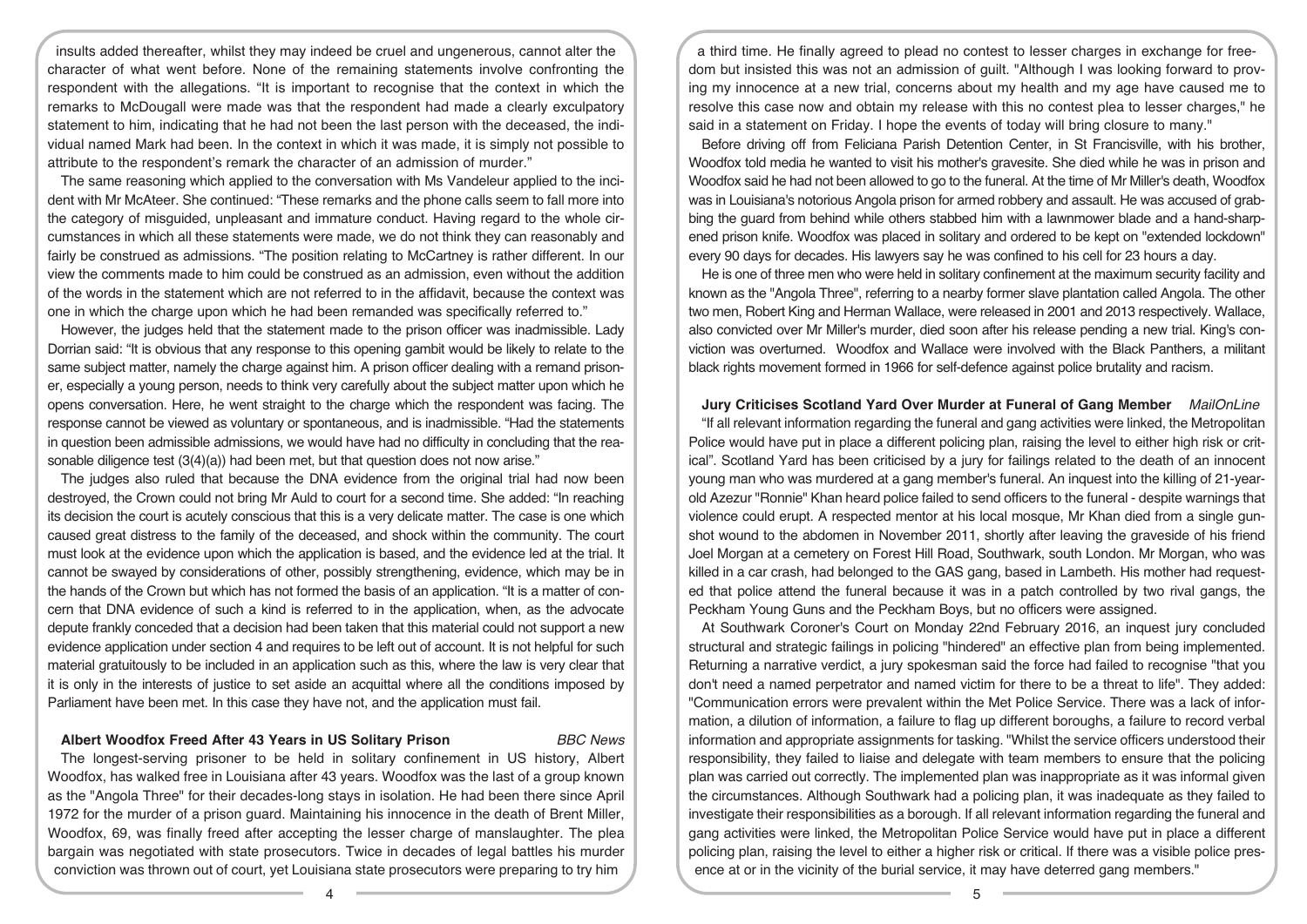# **Apology for Pregnant Mother Assaulted in Police Cell**

On 7 July 2011 Lynnette Wallace, who was 7½ months pregnant, was arrested and taken to Bridewell Police Station in Nottingham, for an offence which was later dropped. In the first 24 hours of her detention, she was subjected to two separate assaults by police. One day after leaving the station, she was admitted to hospital, and the next morning gave birth prematurely to her daughter. The Chief Constable of Nottinghamshire Police has now apologised for the treatment Ms Wallace received in custody, and has settled her case for damages, albeit with no admissions of liability. Findings of gross misconduct were however made against an Inspector and two custody sergeants, and the CPS is currently considering whether they or any of the officers who used force on Ms Wallace should face criminal charges. Further disciplinary hearings will likely follow.

The circumstances in which force was used upon Ms Wallace are disquieting. Following an (incorrect) report that that she was trying to harm herself, a number of male officers entered her cell, grabbed hold of her and forced her down on to the ground. They cut her t-shirt off with a knife and cut and removed her bra. They then left her face down and naked from the waist up, with her hands cuffed behind her. Although she was covered again shortly afterwards, she was left with her hands cuffed behind her back for the next 11 hours. In the middle of the night that followed, and after being permitted to sleep for just an hour and a half, Ms Wallace was told to leave her cell to give fingerprints and DNA. Exhausted and distressed, she refused. Again, a number of male officers entered her cell and grabbed hold of her. One of these men put his weight on her and punched her repeatedly in the arm in an effort to re-apply handcuffs. Ms Wallace said: "It has taken almost 5 years to obtain this acknowledgement that what happened to me was wrong. Sadly however, my daughter will have lifelong health problems which I believe are a result of her being born too early".

Carolynn Gallwey of Bhatt Murphy solicitors, who acted for Ms Wallace said: "This very troubling case implicates a large number of officers of all ranks at this police station. We await the CPS decision on criminal charges and trust that the force will then pursue appropriate disciplinary outcomes."

#### **Jury Return Highly Critical Findings Into Death of Sheldon Woodford**

Sheldon Woodford was found hanging in his cell in HMP Winchester on 9 March 2015 and was pronounced dead at hospital on 12 March 2015. After a two-week inquest, the jury has returned a highly critical narrative conclusion finding that lack of staff, training and consistent care across the prison and healthcare led to a failure to spot obvious and escalating patterns of risk regarding Sheldon's self-harm. Despite the self-harm warnings accompanying Sheldon's arrival at the prison, neither the reception officer nor the first nurse who assessed Sheldon, placed him under suicide and self harm management programme in part due to the fact that vital information was not properly shared or made available. His risk of self harm and suicide was not formally assessed until ten days later, after Sheldon had cut his wrists.

The level of observations Sheldon was monitored under did not always always reflect his risk of self-harm – including staff only being required to check Sheldon twice an hour when he returned to prison after a serious suicide attempt. Meetings in relation to his risk of self harm were often not multidisciplinary and the prison staff did not receive adequate training to identify and manage his risk of self harm. At Sheldon's final case review, held three days after he returned from intensive care having attempted to hang himself (and five days before he placed a ligature round his neck for the second, fatal time), Sheldon's risk was graded as "low". This was despite the fact that the hospital who had discharged Sheldon had described him as "high risk", a prison GP considered his risk to stem from his "impulsive" and "unpredictable" behavior, and the prison psychiatrist,

told the inquest that the "low" grading was incorrect and inappropriate.

The jury retuning a highly critical narrative conclusion, found that the failure to identify Sheldon's escalating levels of risk of self harm, insufficient levels of prison and healthcare staffing, inadequate training on how to assess and manage risks of self harm contributed to Sheldon's death. They also identified unstructured application of the suicide and self harm management programme resulting inadequate integration between prison and healthcare as a contributory factor in his death. The Coroner indicated that she will be making recommendations to prevent future deaths in relation to training of prison staff and officers in suicide and self harm management and also in relation to the sharing of information. Since Sheldon's death, 13 other young people (18-24) have taken their own lives in prisons across the UK.

Sheldon Woodford's partner Alex said: "We always believed that Sheldon was badly let down by the system at HMP Winchester and we are pleased that the jury found that this was the case.To have had to visit him once in an induced coma after a hanging attempt was bad enough, but we had hoped that the prison would learn from the risks that Sheldon was clearly presenting and provide him with the care and support he needed.To have to return again to an intensive care unit less than two weeks later, and to have to make the horrendous decision to turn off his life support machine, was devastating and broke our hearts. We hope that the jury's highly critical findings and the coroner's Prevention of Future Deaths Report will mean that eventually other families will not have to go through this. We also hope that the government will consider the failures in staffing levels and training which contributed to Sheldon's death before making any further cuts to the prison system"

Alex Tasker's solicitor Karen Rogers said: "The failure to properly implement ACCT procedures in this case was shocking. The evidence showed there was far too much reliance on prisoners' self-report, and insufficient attention paid to obvious and escalating risks of self-harm."

Deborah Coles : Director of INQUEST said : "Sheldon's risk of suicide should have been obvious to anyone who was responsible to keep him safe. That the jury found such fundamental failings in care, training and staffing levels sends a clear warning to Government about the crisis in prisons. There have been 3 further self inflicted deaths in HMP Winchester. The Prisons Minister must account to Sheldon's family as to what action is to be taken in response to the serious failings identified." INQUEST has been working with Alex Tasker since March 2015. Alex Tasker is represented by INQUEST Lawyers Group member Karen Rogers from Tuckers Solicitors and Tom Stoate from Garden Court Chambers

#### **HMP Maghaberry 'Stabilised' but Significant Work Remains**

Historically we have found Maghaberry to be a prison which has struggled to adapt to the requirements of a 21st century establishment, and one where the legacy of the past has been a major impediment to its progress in providing safe, decent and rehabilitative outcomes for the men held there. *The prison should investigate and address the reasons for the poorer outcomes for Catholic prisoners*. An inspection of Maghaberry Prison carried out in January 2016 has indicated the prison has 'stabilised' seven months after a multi-disciplinary team of Inspectors found the high security facility had become unsafe for both prisoners and staff. Following the publication of the initial findings of the announced inspection Brendan McGuigan, the Chief Inspector of Criminal Justice in Northern Ireland and Martin Lomas, Her Majesty's Deputy Chief Inspector of Prisons in England and Wales, said they welcomed the action taken by the Northern Ireland Prison Service to start addressing the serious concerns that had been raised, particularly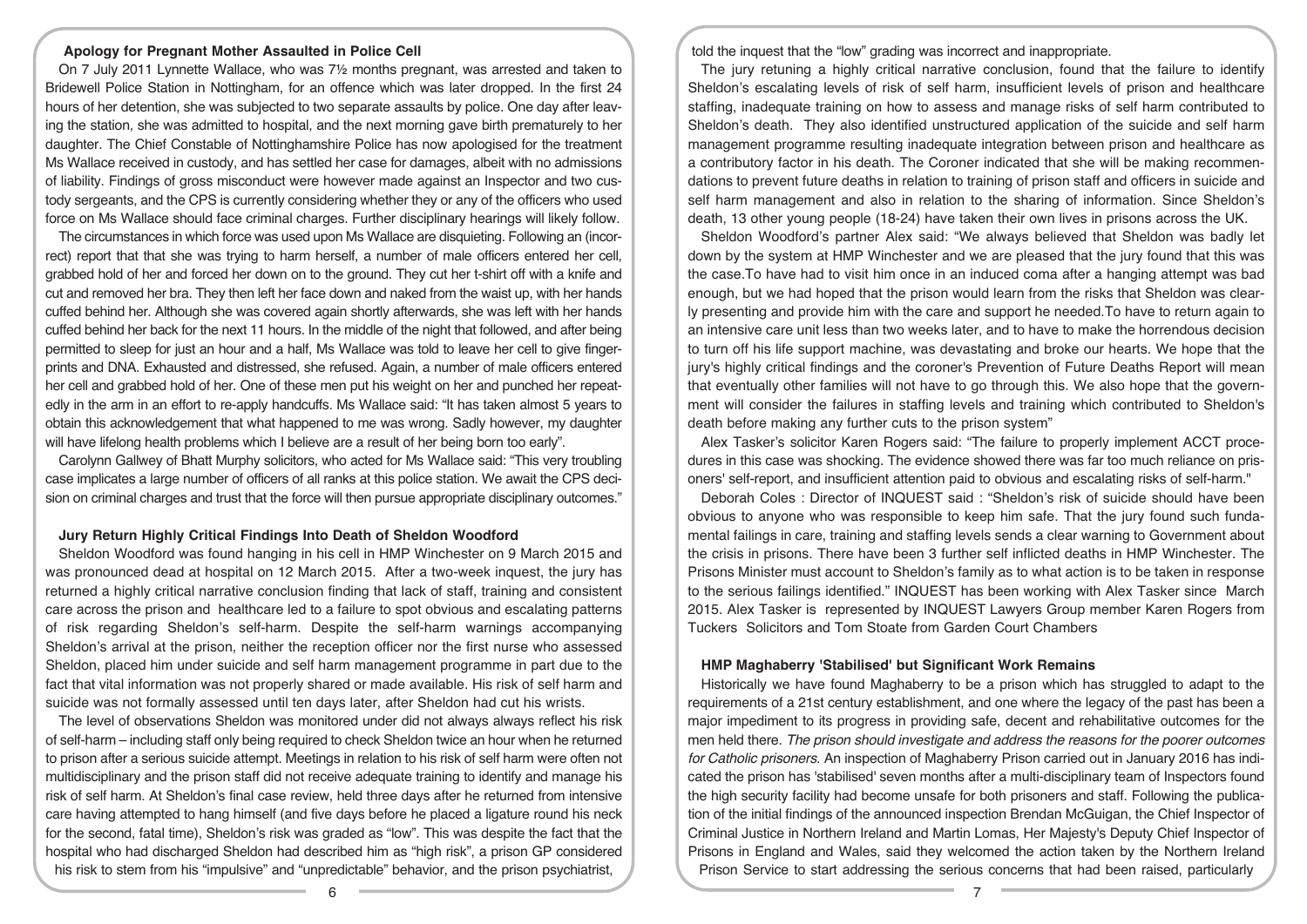around safety and leadership. "When the findings of the previous inspection report were published by Criminal Justice Inspection Northern Ireland (CJI), Her Majesty's Inspectorate of Prisons (HMIP), the Regulation and Quality Improvement Authority (RQIA) and the Education and Training Inspectorate (ETI) in November 2015, we indicated failures in leadership had led to Maghaberry becoming unsafe and unstable for prisoners and staff," said Mr McGuigan and Mr Lomas. "The depth of our concerns were such we took the unprecedented step of announcing the inspection team would return to the prison in January.

Following the completion of this work, our collective assessment was the prison had stabilised," said Mr McGuigan. "While some progress had been made in addressing our concerns and the nine recommendations made in the November 2015 report, this progress was fragile. In my view, a significant amount of work remains outstanding to make Maghaberry safer for prisoners and staff and for this to reflect more positively in the outcomes for prisoners and their experience," continued the Chief Inspector of Criminal Justice. "Urgent action had been taken to strengthen leadership within the prison with a new governor and transformed senior management team in place who were focused on stabilising the prison. A review of the Erne House fire has also been recently completed and lessons were being learned. A start has also been made in tackling the challenges around safety and Inspectors found some staff supervision had commenced in association rooms and exercise yards within Maghaberry. This should be extended to embed the more dynamic, modern approach to security which is required of a 21st Century prison establishment," said Mr McGuigan.

Mr Lomas indicated Inspectors remained concerned about the high levels of violence and the problems surrounding the availability of illicit drugs together with the diversion of prescription medication. "While some aspects of primary health care had improved since May 2015, it was very worrying that mental health provision had deteriorated as a result of staff shortages and now needed urgent attention. Given the vulnerability of many of the men in Maghaberry Prison and the prevalence of such health problems, this was a significant additional area of concern and we have been reassured by the South Eastern Health and Social Care Trust that it is prioritising this issue," he said. The inspection report noted that while restrictions to the daily regime within the prison were still significant, they had reduced from previous levels. "More prisoners were now attending activities and achievements were increasing. A new 'core day' had been introduced which was enabling prisoners in full-time work to achieve over nine hours out of cell. Inspectors also noted that fewer men were locked up during the working day," said Mr McGuigan.

The Chief Inspector of Criminal Justice said that while attention had been given to lessening the impact of the separated prisoner regime on the rest of the prison, and staff working in these units were now benefitting from a staff rotation and support scheme, the situation remained challenging and complex. "Historically, we have found Maghaberry to be a prison which has struggled to adapt to the requirements of a 21st Century prison establishment and one where the legacy of the past, has been a major impediment to its progress in providing safe, decent and rehabilitative outcomes for the men held there. Whilst the senior management team has started to raise expectations of what is wanted from and for the men in its care, and this was reflected in some of the staff that we met, it was not the norm. Many staff adhered to the view that prisoners were to be feared and that they could do little to influence prisoners' custodial or future behaviour on release. This is a matter of culture and one which will be difficult to change. It will take time but is, in our view, essential for the long-term modernisation of the prison to make it fit for the 21st Century," said Mr McGuigan. As an indication of our commitment to

managing the risks identified in our November 2015 inspection report, it is our intention over the next 18 months to support the prison governors at Maghaberry, to oversee the delivery of the nine inspection recommendations, through a series of announced, low-impact visits to the prison. We have taken this step to ensure the early momentum found at Maghaberry last month is not lost, and the fragile progress made to date is strengthened so that the Northern Ireland Prison Service does not allow Maghaberry to regress," concluded Mr McGuigan.

### **Immigration Detainees in Prisons**

As at 4 January 2016 there were 418 detainees held in HMPs in England and Wales solely under immigration powers as set out in the Immigration Act 1971 or UK Borders Act 2007.

### **'Sobriety Tags' Rolled Out Across London**

An innovative pilot to keep criminals sober will be extended throughout London, after results out today (25 February) showed it was successful in 92% of cases. Thanks to new funds from the Ministry of Justice (MOJ) and the Mayor of London, courts in the capital will be able to put an ankle bracelet on offenders whose crimes were influenced by alcohol. The tags perform around-the-clock monitoring of alcohol in an offender's perspiration. If they drink again, breaching their alcohol abstinence order, they can be returned to court for further sanctions.

Mayor of London Boris Johnson said: "Alcohol-fuelled crimes put a huge strain on frontline services, costing the taxpayer billions of pounds each year. From assault, to drink-driving, to theft and criminal damage, this innovative technology is driving down reoffending and proving rehabilitation does not have to mean prison. After such a success in South London, it's time to roll out these tags to the rest of the capital and rid our streets of these crimes, by helping even more offenders stay off the booze and get back on the right track."

# **Justice, Moral Panic and the Irish** *Paul May, Justice Gap*

In June 2014, I attended the Belfast funeral of Gerry Conlon of the Guildford Four. Gerry's cruelly premature death made it a very sad occasion but I was delighted to be reunited with individuals who'd campaigned for innocent Irish prisoners. Among the mourners was Lily Hill – mother of another of the Guildford Four, Paul Hill. More than quarter of a century earlier, Lily and I spoke at public meetings calling for the release of innocent Irish prisoners. As we chatted outside St Peter's Cathedral, I was reminded of an incident which occurred in the 1980s. Waiting for a train after visiting her son at HMP Winchester, Lily was arrested by Hampshire Police. At the police station, she was allowed a telephone call to inform someone of her arrest. Lawyers were contacted. The police said Lily had been acting suspiciously. This seemed highly unlikely. She was (and is) a mild-mannered and manifestly law-abiding woman. After several hours, she was released without charge. Lawyers continued to ask why she'd been arrested. Eventually, officers admitted that a member of the public had overheard Lily speaking in a Belfast accent and called the police.

In those days, it wouldn't have been especially surprising if the government had added an offence of being in wilful possession of an Irish accent within designated areas of the Home Counties to the panoply of absurd, panic-stricken measures adopted in the wake of terrorist violence. The mistreatment and discrimination suffered by Northern Ireland's nationalist minority provided neither excuse nor justification for the paramilitaries' actions. Faced with terrorism, the State was under a positive duty to protect its citizens. However, the hasty introduction of senseless legislation which demonised entire communities in Britain and Northern Ireland was almost entirely counter-productive. Nor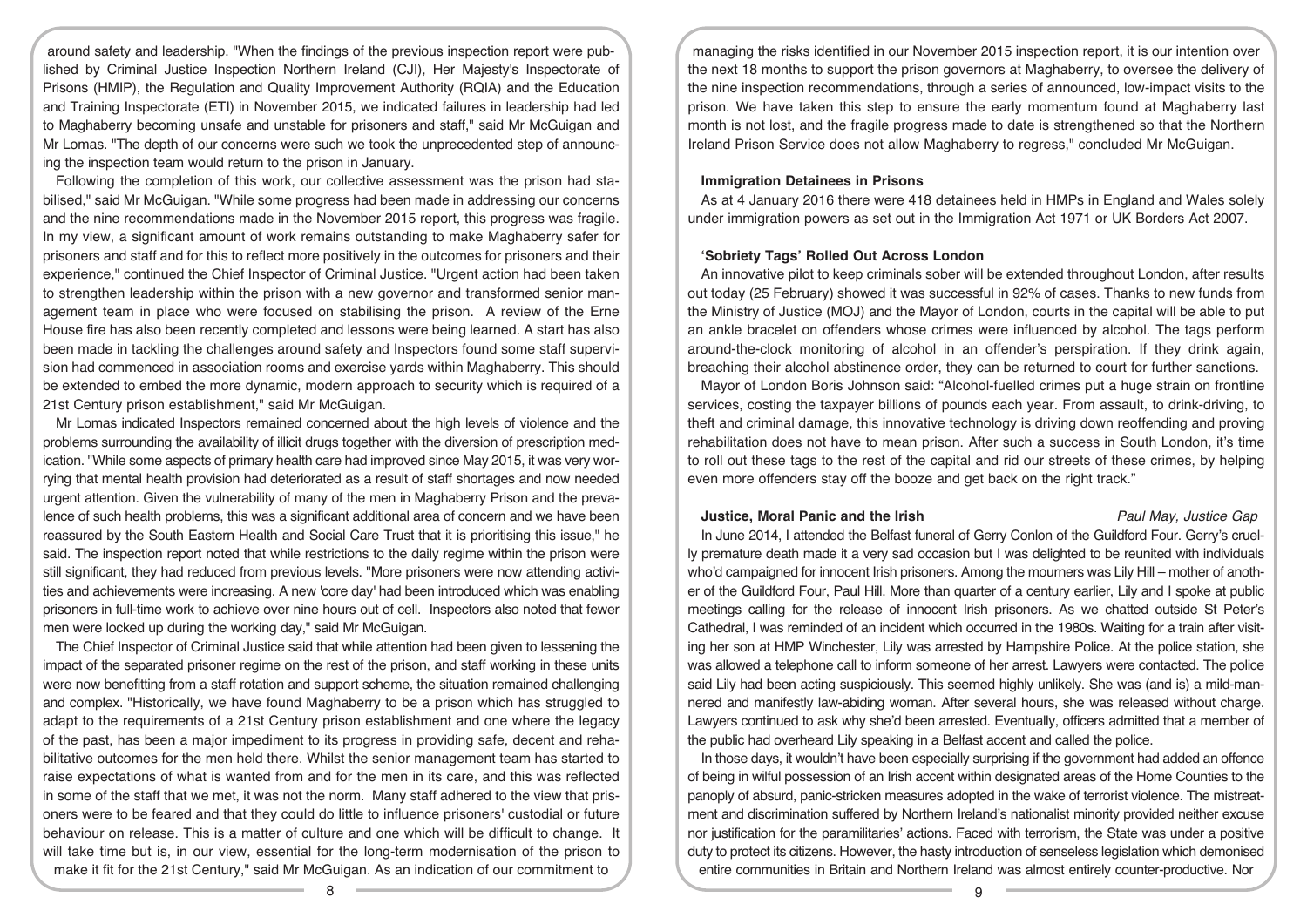was it reasonable to stifle democratic discussion about the conflict as typified by government media bans. Above all, it was unacceptable for the integrity of the courts and criminal justice system to be undermined and corrupted by repeated incarceration of innocent people.

*Folk devils* - For many decades, the British media paid scant attention to Northern Ireland. The UK government showed even less interest. Until the late 1960s, not a single Whitehall official worked full time on Northern Irish matters. The consequent reaction in Britain when paramilitary violence erupted was bewilderment swiftly followed by panic. Rather than seek any explanation of the causes of the conflict, most of the media resorted to grotesque stereotypes in which Irish people were portrayed as congenitally stupid 'folk devils' with an atavistic propensity for violence. When paramilitary bombings spread to England in the early 1970s, the public atmosphere of moral panic encouraged police from West Yorkshire down to Surrey to concoct cases against a succession of wholly innocent suspects. Prosecuting lawyers disposed of inconvenient evidence pointing to the innocence of those accused by deliberate non-disclosure and outright concealment. Government scientists falsified their findings. The courts and juries ignored manifest absurdities in the cases against the defendants. No part of the criminal justice system remained untainted.

Throughout the 1970s the majority of persons convicted of serious terrorist offences in England were innocent. Wrongful convictions in this period weren't random aberrations caused by a few rogue police officers. They were the norm. Efforts to transform Irish people into diabolic 'others' in the public mind were so successful that ostensibly normal behaviour was cited as proof of defendants' deviance. Thus, in his opening speech for the Crown at the trial of the Birmingham Six, Harry Skinner QC pointed to five of the men on a Heysham-bound train 'playing cards and…in a jolly mood' to demonstrate their perverse callousness after placing bombs 'in some illogical way'. Likewise, the unlikely circumstances in which some of the defendants were found when arrested weren't regarded as incongruous. No-one considered it odd that Judith (Judy) Ward should be apprehended homeless and destitute sleeping in a Liverpool shop doorway just days after she was supposed to have organised the M62 coach explosion. To establish her Hibernian 'otherness', the Crown claimed – based on no evidence whatsoever – that Judy's father was Irish (both her parents were English). When defendants in terrorism cases failed to conform to stereotype (as when the Times reported that Anne Maguire gave her trial testimony in an 'outwardly simple, homespun manner') sections of the media were almost indignant.

It's sometimes argued that hysteria and moral panic within the criminal justice system in response to Irish paramilitary violence subsided after the 1970s. This is a dubious proposition. Terrorism charges continued to be brought against innocent suspects well into the 1990s. What had changed was that defence lawyers and justice campaigners had learned to act swiftly in order to avert the fate suffered by the Birmingham Six and others. I was involved in several such cases.

In 1993, I was contacted by the aunt of a young Derryman called John Matthews. He'd been staying with her while working in London after failing to find employment at home. She'd just been released from custody after several days questioning. John was accused of hi-jacking a minicab with the intention of causing an explosion in Downing Street. Arrested at Heathrow Airport three days after the incident, he was charged despite having a water-tight alibi. John's SDLP constituency MP, John Hume had known him since birth and worked strenuously to have the charges withdrawn enlisting the energetic support of Sir Peter Bottomley MP and Labour MP Kevin McNamara. Thanks to the efforts of his estimable solicitor Gareth Peirce, charges against John were dropped after he'd been incarcerated for several months. With

almost unbelievable vindictiveness, Home Secretary Michael Howard ordered that John be re-arrested as he left the court and served with an order to exclude him from Britain insisting he was a terrorist whatever the court said.

*Moral panic* - Elaine Moore was a Dubliner working and living in London. In 1998, she was arrested and held in oppressive conditions accused of storing explosives. Successive hearings at Belmarsh Magistrates Court took place in a decidedly surreal atmosphere. At one hearing, the prosecution claimed a pendant she possessed in the shape of a map of Ireland was the emblem of the 32 County Sovereignty Movement – a group linked to the Real IRA. The pendant was widely available in tourist souvenir shops and had been given to her two years before the group in question had even formed. At another hearing, the stipendiary magistrate refused to accept a proposed bail surety on the grounds that the person resided in Armagh which the magistrate asserted was outside UK jurisdiction. During the lunch break, I undertook the bizarre task of visiting bookshops and newsagents in the Plumstead area in search of an atlas which would show that Armagh is indeed within the UK. Elaine was eventually released after it transpired police had known all along that she was innocent thanks to information provided by an undercover officer.

Moral panic was occasionally directed at those challenging wrongful convictions. In 1988, the Independent Broadcasting Authority (IBA) banned a Pogues song about the Birmingham Six because it might 'invite support for an organization proscribed by the Home Secretary's directive in that they indicate a general disagreement with the way in which the British government responds to, and the courts deal with, the terrorist threat.' We wrote to the IBA from the Birmingham Six Campaign asking whether the ruling also applied to our own activities and they replied that it did. More serious was a statement issued in 1990 by the West Midlands Chief Constable, Geoffrey Dear. He alleged the IRA had infiltrated the Birmingham Six Campaign and 'there is no doubt that the IRA are working with the campaigners'. He provided no evidence for his lurid claim (he was no doubt hampered by the fact that none existed). Nor did he express concern that those of us in the campaign's leadership with family in Northern Ireland might be endangered by his groundless accusation.

Have the UK government, criminal justice system and media learned any lessons from the 30 year moral panic during the Northern Ireland conflict? Hardly. Not long ago, I met with Vincent Maguire who together with five relatives and a family friend was imprisoned in the 1970s for terrorist offences which never existed. Speaking of the irrational atmosphere in which the Maguire Seven were tried and convicted, Vince commented 'Back then it was Irish people on the receiving end. Now it's Muslims.' Moazzam Begg freed from months of detention on terrorism charges in October 2014 after the Crown's supposedly strong case against him seemingly evaporated without trace would doubtless agree.

# **Anwar Hussain Claimant - V - Parole Board of England and Wales**

In this case, the court returns to the legal effect of delays in the Parole Board advising and making recommendations to the Secretary of State in respect of life prisoners, this time in the context of pre-tariff reviews to determine whether a prisoner should be transferred from closed to open prison conditions. The case raises an important issue as to the scope of the duties owed by the state to an indeterminate sentence prisoner during the currency of his minimum custodial term to enable him to demonstrate, after the expiry of that term, that he no longer presents an unacceptable danger to the public; and thus he can and should be released.

The Facts: On 1 August 2005, as one of a group of young men, the Claimant (then aged 16) chased, assaulted and stabbed to death Charles Anokye, who was defenceless and had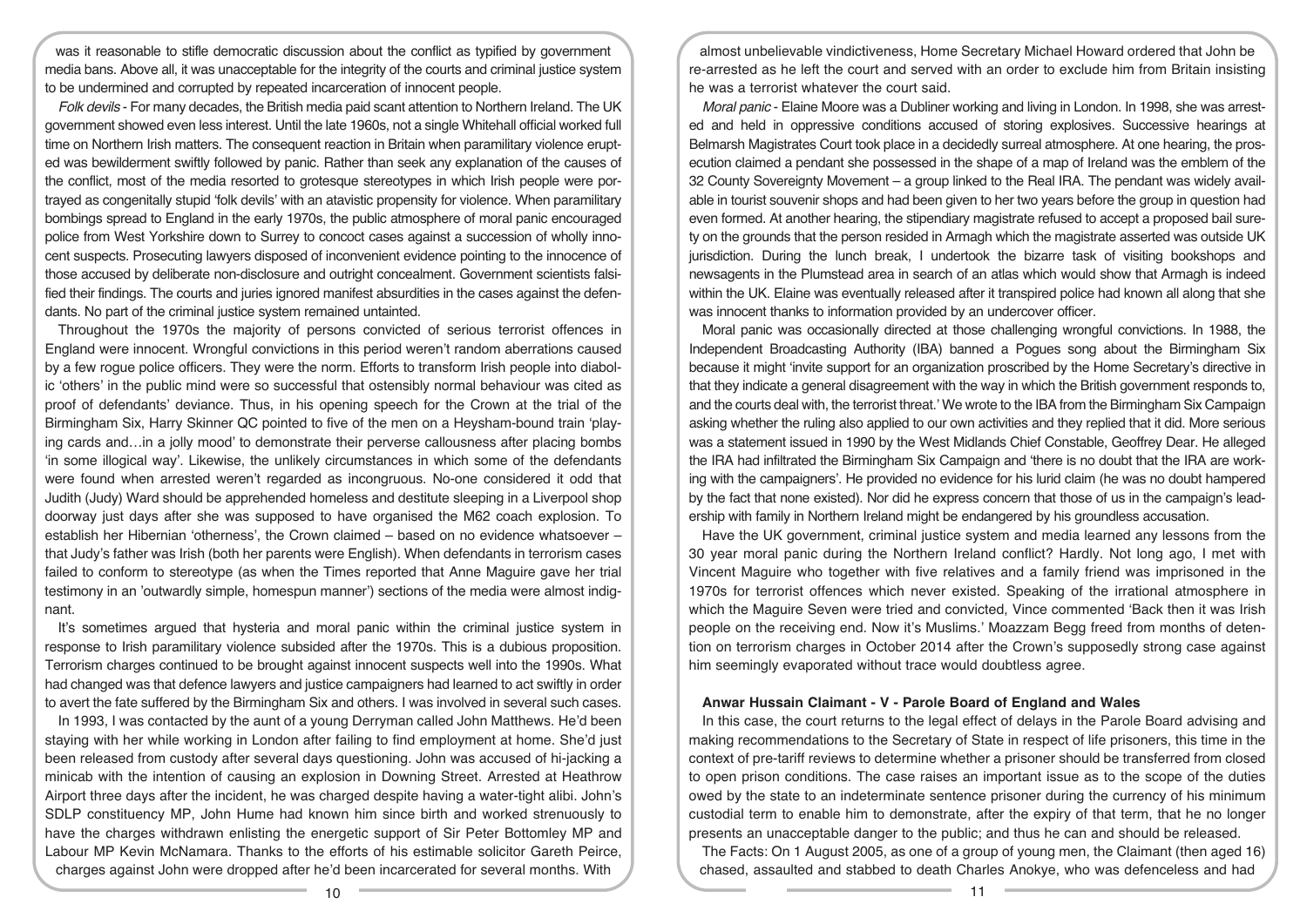done nothing to provoke the attack. Mr Anokye was stabbed thirteen times, including, fatally, a deep wound through his heart. The Claimant took a knife to the scene, was the main participant in the assault, and almost certainly delivered the fatal blow.

On 18 December 2006, following a trial at which he was found guilty of murder, the Claimant (still only 17) was sentenced to detention during Her Majesty's pleasure with a tariff of 12 years. By the time he was sentenced, the Claimant had spent over a year in custody on remand. As a result, subject to any acceleration of the date under the principles set out in Smith (see paragraph 6 above), his tariff expiry date is 19 August 2017. The Claimant has not made any application for review of his minimum custodial term.

On 16 April 2014 (about three years four months before tariff expiry), the Secretary of State referred the Claimant's case to the Board for a pre-tariff review, seeking the Board's advice as to whether the Claimant was ready to be moved to open prison conditions; and, if they decided to make such a recommendation, asking for their comments on the degree of risk involved. That was the full extent of the advice and recommendation sought.

In line with the calculation of the required hearing date to which I have referred (paragraph 21 above), the target month for the panel hearing was set by the Board as November 2014.

On 5 August 2014, in accordance with the ICM regime then in place, a member of the Board reviewed the dossier, and directed that there should be an oral hearing. By this time, the Claimant's Offender Supervisor and Offender Manager had lodged statements recommending that the Claimant be moved to open conditions; and solicitors acting for the Claimant had also lodged representations. The member conducting the review noted that there were no reports outstanding before the hearing could be listed; but directed that various updating reports be lodged by 15 September 2014. Two witnesses were directed to attend the hearing, i.e. the officers who had lodged positive statements. Their dates of availability were filed by 9 September; and the case was then ready to list.

The first listing exercise after the Claimant's hearing was ready to list took place on 23 September, for the calendar month of December 2014. However, the Claimant's case was not then listed. Nor was it listed at the subsequent monthly exercises until the exercise that commenced on 23 February 2015, for the month of May. Dates of availability for the witnesses were then checked, and the hearing listed on 8 March for 22 May 2015.

The reason for the failure to list the case in the five month period December 2014 to May 2015 is clear and uncontroversial: the Board accept that it was a result of a lack of panel capacity to hear the cases that were ready to list (see, e.g., paragraph 17 of Sir David Calvert-Smith's statement of 12 October 2015: Sir David is the Board's Chairman, a post he has held since October 2012). As Mr Collins put it in his oral submissions: the Board simply could not list enough hearings to meet the demand. The Claimant's case was not one that fell within the Board's policy for prioritising hearings; and it therefore had to wait its turn. At the five listing exercises from September 2014 to January 2015 inclusive, it was not sufficiently high on the list of non-prioritised cases to be set down for hearing. It came to the top of the list by the February 2015 exercise, which listed for May 2015.

Nor is there any uncertainty about the cause of this lack of hearing capacity. The Board having only just overcome the challenge posed by the introduction of sentences of imprisonment for public protection ("IPP") – a new indeterminate sentence which resulted in large numbers of additional cases being referred to the Board – on 9 October 2013, the Supreme Court handed down judgment in R (Osborn, Booth and Reilly) v Parole Board [2013] UKSC 61 ("Osborn"), which gave guidance as to when the ECHR and the common law duty of procedural fairness require the Board to hold an oral hearing. This very substantially increased the number of oral hearings that the Board were

required to hold. In October 2013, the number of hearings ready to be listed was 305, and the number which the Board failed to list was 57. By September 2014, the figures were 1188 and 1101 – and by October 2014, 1587 and 1322 - respectively. The capacity of the Board to hold hearings simply could not cope with this new level of demand. I deal with the action taken by the Secretary of State and the Board in the light of Osborn below (see paragraph 45 and following).

The Claimant was promptly informed that there would be delay in the listing of his case. On 23 September 2014, the Board wrote to him explaining the effects of Osborn. They said that, each month, they were hearing as many cases as they could, but a queue of hearing-ready cases was developing. It continued: "At the moment your case is proceeding as swiftly as possible but we have not been able to secure a date for your oral hearing at this time. We fully acknowledge that this may cause you concern and that any long wait term delay is unacceptable. Should you hearing date be further delayed you may want to discuss your options with a legal representative."

The Claimant did. On 6 November 2014, his solicitors wrote to the Secretary of State requesting an administrative transfer to open conditions without a Board review (a so-called "Guittard application": see paragraph 15 above) – and the Claimant followed that up with a personal request to the Board in January 2015 – but without response. On 23 February 2015, the Claimant's solicitors wrote a pre-action protocol letter to the Board requiring rectification of the failure to provide a hearing date by 2 March. After Osborn, such claims were not unexpected by the Secretary of State: indeed, he gave the Board additional funding in the year 2013-14 on the basis that claims would be received (see paragraph 47 below).

The Board responded to the pre-action protocol letter on 3 March. Their letter purported to concede that the delay breached the Claimant's rights under article 5(4) of the ECHR, so that the Claimant was entitled to damages. That concession was later withdrawn, on the basis that the Claimant was still pre-tariff, and thus article 5(4) had no application (see paragraph 8 above). But, in any event, the letter denied that the Claimant was entitled to any mandatory relief, and refused to expedite the Claimant's Board panel hearing date over those above him in the queue. The Claimant issued these proceedings that day (3 March 2015).

By 8 March 2015, the Board had ascertained witness availability for the panel hearing in the Claimant's case; and, immediately, listed his hearing for 22 May 2015 which proved to be an effective date. Following that hearing, on 27 May, the Board recommended the Claimant's transfer to open conditions. On 24 June, the Secretary of State informed the Claimant that he accepted that recommendation; and the Claimant was transferred to open conditions at the end of August 2015. To complete the chronology, on 30 October 2015, due to alleged intimidation of other offenders, inappropriate comments to staff and other offenders and failures to comply with the open prison routines, the Claimant was returned to a closed prison, where he has remained since.

The Claim: The Parties' Arguments: In lengthy written and oral submissions, Mr Rule contended that, in failing to list the matter for hearing in the period December 2014 to May 2015, the Board was in breach of each of the four common law and ECHR duties identified in Kaiyam. He put forward the claims for breach in a wide variety of ways that were disparate and sometimes lacking optimal analytical consistency, precision and clarity.

I shall focus on the best formulation of the claim, as I understood it. The James public law duty and the article 5 ancillary duty each requires the state to afford ISPs a reasonable opportunity to demonstrate to the Board, at tariff, that the risk they pose to the public is at no more than an acceptable level. He submitted that what amounts to a "reasonable opportunity" in these circumstances is in practice determined by the Secretary of State himself. The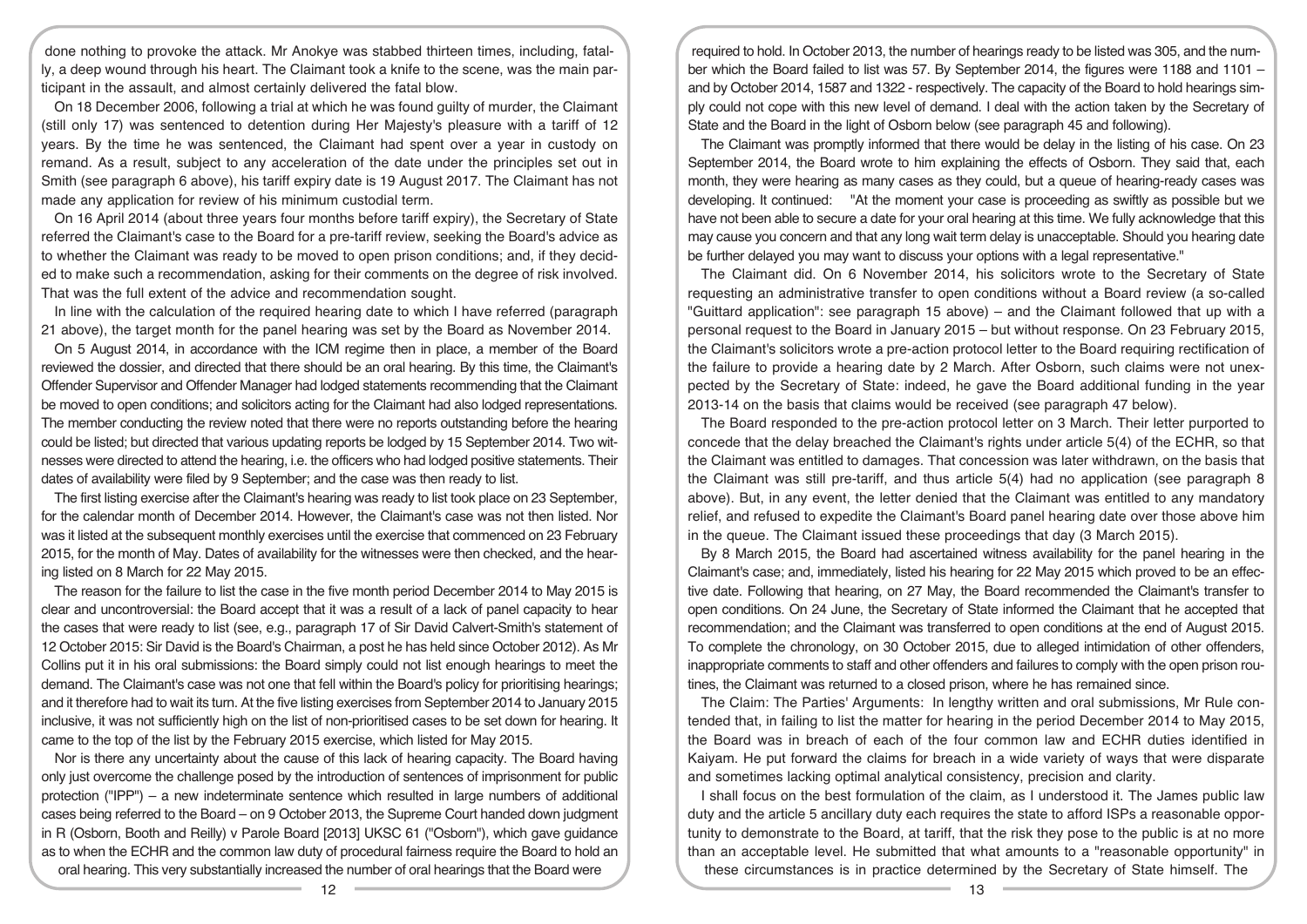Secretary of State properly considers that, to afford a prisoner a reasonable opportunity to demonstrate to the Board sufficiently reduced risk at tariff, a prisoner must be given a prior reasonable opportunity to rehabilitate in open conditions.

In terms of the common law duty, that is dependent upon a system that ensures that an ISP is transferred to open conditions at the appropriate time, and no later. The Secretary of State assesses the stage of the point in the sentence at which transfer might be appropriate. Whether that is in fact appropriate is dependent upon an assessment of risks and benefits conducted by the Board. However, the parole system set up by the state means that oral hearings before the Board (and, hence, the response, advice and recommendations of the Board, and thus the ultimate decision of the Secretary of State on transfer) are routinely delayed. That deprives prisoners generally of a reasonable opportunity to rehabilitate in open conditions and thus a reasonable opportunity to demonstrate to the Board, at tariff or at their next review, that the risk they would pose to the public is at no more than an acceptable level. In failing to ensure that such a system is set up and in operation, the state is in breach of the James public law duty. In the Claimant's case, it is also in breach of the ancillary article 5 duty; because, as a result of the systemic failure, the Claimant has been denied a reasonable opportunity to demonstrate to the Board, at tariff, that the risk he personally would pose is at no more than an acceptable level.

Mr Collins frankly acknowledged that the system adopted by the Board has been unable to deal with hearings by the time required by the Rules and Secretary of State's policy; and he acknowledged that, as a result, the listing of the Claimant's hearing was delayed. However, he did not accept that the Board had materially breached any duty.

Relying upon the passage from the judgment of Lords Mance and Hughes at [48] quoted above (paragraph 77), he submitted that Kaiyam (SC) did not describe the ancillary article 5 duty in terms wider than a duty to provide a prisoner with a reasonable opportunity to prove his suitability for release at the time of, or reasonably soon after, his tariff expiry date. In this case, despite the unfortunate delay in listing his panel hearing, the Claimant was in fact transferred to open conditions at the end of August 2015, two years before his tariff expiry date. The failure to list the hearing more promptly (Mr Collins submitted) has not denied the Claimant a reasonable opportunity to prove his suitability for release at the time of his tariff expiry date; because, in the two years from August 2015, the Claimant will have every reasonable opportunity to produce an evidential basis upon which he could prove that suitability. Any failing of the Board thus has been, or will be, "corrected"; and there has been no breach of the ancillary duty. As the Claimant has not been denied a reasonable opportunity to prove his suitability for release at the time of his tariff expiry date, it is not open to him to claim in respect of an alleged defective system which has not had any adverse impact upon him. For those in the position of the Claimant, there is no material systemic deficiency.

Relief: There was a substantial amount of time spent before me debating appropriate relief, should I find the alleged breaches proved, as I have. Despite that lengthy debate, I can deal with the issue shortly. So far as the breaches of the common law duty I have found proved, the Claimant is entitled to appropriate declaratory relief.

A breach of the ancillary article 5 right finds satisfaction in a declaration of unlawfulness and, in appropriate cases, damages. Mr Rule, realistically, does not suggest that the Claimant can show that his release date has been adversely affected by the Board's breach of duty. In those circumstances, the award of damages is limited to damages for "legitimate frustration and anxiety", if and to the extent that such can properly be shown or inferred to have been occasioned, on the

basis of the general approach set out by Lord Reed JSC in Faulkner and Sturnham (see Kaiyam (SC) at [39]). In Faulkner and Sturnham at [13], Lord Reed set out a number of propositions relating to this head of damage, as follows: "10. Damages should not be awarded merely for the loss of a chance of earlier release. 11. Nor should damages be adjusted according to the degree of probability of release if the violation of article 5(4) had not occurred. 12. Where it is not established that an earlier hearing would have resulted in earlier release, there is nevertheless a strong, but not irrebuttable, presumption that delay in violation of article 5(4) has caused the prisoner to suffer feelings of frustration and anxiety. 13. Where such feelings can be presumed or are shown to have been suffered, the finding of a violation will not ordinarily constitute sufficient just satisfaction. An award of damages should also be made. 14. Such damages should be on a modest scale. 15. No award should however be made where the delay was such that any resultant frustration and anxiety were insufficiently severe to warrant such an award. That is unlikely to be the position where the delay was of the order of three months or more."

The Board accept that, if (as I have found) they breached the ancillary article 5 duty, damages are payable subject to and in accordance with these principles. I did not, however, hear detailed or focused submissions on quantum. I shall therefore adjourn that issue, to allow the parties time to agree the amount or, if they are unable to agree, to provide me with written submissions on quantum within the next 14 days. Unless any party considers it necessary to have a further hearing, I shall determine the amount of damages due on the basis of those written submissions alone.

In addition to that relief, which is relatively uncontroversial, the Claimant seeks wider relief as follows (see paragraph 65(4) and (5) of the Statement of Grounds, repeated in paragraph 127(4) and (5) of Mr Rule's skeleton argument): i) "a declaration that the Board is not sufficiently resourced or managed, and consequently the state is failing to properly resource and provide a parole system that meets its obligations under the ECHR"; and ii) "a mandatory order that the state must supply to the Court its proposals within 35 days of judgment identifying what steps are to be taken to remedy the systemic problem with the Parole Board lacking the resources to meet, inter alia, the requirements of article 5(4) of the ECHR. Thereafter the Court shall determine whether to make any further mandatory order."

There is no doubt that, in appropriate cases, this court has the power to make orders to ensure that a public body will, in the future, comply with its public obligations. Lord Judge LCJ said in James, in the context of the failure of the Secretary of State to make sufficient provision for rehabilitative courses that prisoners subject to a sentence of IPP required to enable them to obtain a recommendation from the Board for release (at [133]): "If the Parole Board failed to comply with its own public law duty, or if complaints legitimately made by the Board were ignored by the Secretary of State, then the Administrative Court might see fit to intervene, to direct either the Parole Board better to fulfil its responsibilities, or the Secretary of State to comply with the reasonable requests of the Parole Board for improvements to the IPP regime, sufficient to enable the Parole Board to be satisfied that it can fully discharge its own section 28(6) [i.e. of the 1997 Act] public law responsibilities."

Mr Rule accepts that such relief would be unusual; but he submits that this is a case in which it is appropriate for the court to take on "a supervisory responsibility for the proper discharge of the functions of the state", because "without [a] mandatory order insufficient respect is paid by the state authorities to the need to fund and resource the system of [ISPs]…" (paragraph 66 of the Statement of Grounds). In support, he relies upon a case, in which he appeared and in which he says the court did take on such a role in the context of the release of ISPs, namely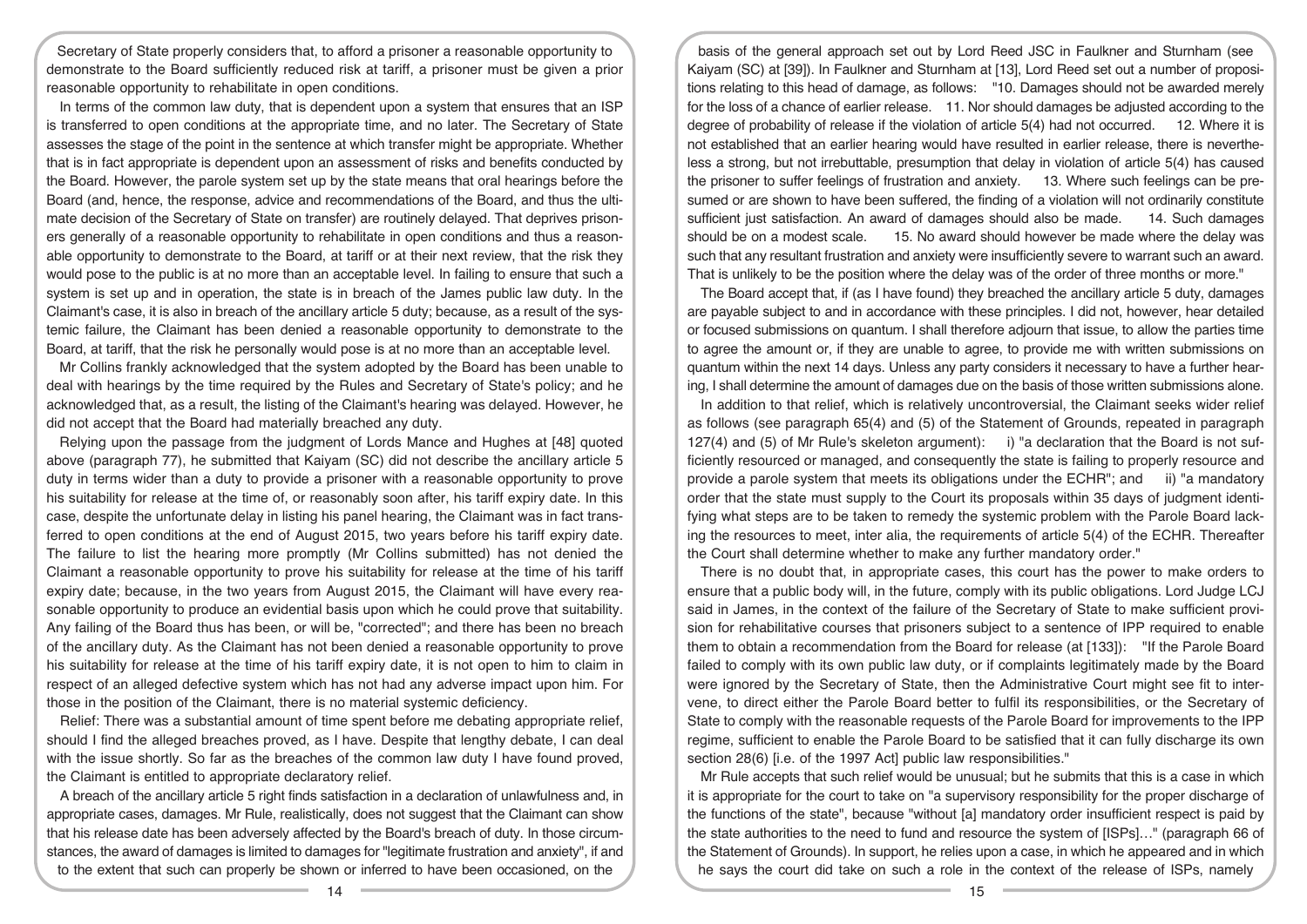Fletcher. The claimants in that case had been sentenced to IPP, and had been the subject of long delays in obtaining rehabilitative courses which most of the claimants still awaited. Dingemans J found a breach of the James public law duty, and then adjourned to allow the Secretary of State to submit evidence to address the continuing breach of that duty. Mr Rule said that it was his understanding that that adjournment was not to consider mandatory orders only in respect of the individual claimants (i.e. orders that those particular prisoners be put onto the relevant courses without further delay), but more general declaratory and mandatory orders addressed to the Secretary of State and/or the Board (paragraph 119 of Mr Rule's skeleton argument).

However, I am entirely unpersuaded that an order for such wide relief would be appropriate in this case. In coming to that conclusion, I have particularly taken into account the following: i) In James, immediately after the passage quoted above, Lord Judge went on to emphasise that, although the court had power to make such orders, they would be highly unusual – reserved, he said, for "extreme cases" – because: "Although possessed of an ultimate supervisory jurisdiction to ensure that the Parole Board complies with its duties, the Administrative Court cannot be invited to second-guess the decisions of the Parole Board, or the way in which it chooses to exercise its responsibilities", the Board being "… exclusively responsible for the procedures by which it will arrive at its decision" (at [134]). I accept that that was said in a slightly different context; but it rightly emphasised that the Secretary of State and the Board have the primary role here. Whilst the court is able to determine whether the Board is acting unlawfully, a lawful scheme may be developed in a wide variety of ways; and the court is not equipped to supervise how that might be done. ii) The evidence before me suggested that the Board are confident that the new model of working that has been set up will eradicate the hearing backlog by April 2017 (see paragraphs 50-51 above). If this court were to make an order requiring the Board (and/or the Secretary of State – although he is not currently a party to these proceedings) to produce proposals for the establishment of a lawful scheme, that scheme is bound to take some time to set up. Mr Rule asserted – without any apparent evidential foundation – that it should be possible to set up a new system and get rid of the current hearing backlog within, say, six months, i.e. by about August or September. However, the court is not well-equipped to consider whether proposals for eradicating the backlog – which the Board (and, it seems, the Secretary of State) are committed to do – are the "best" or most expeditious that can be devised in the current circumstances. iii) Although Mr Rule appeared in Fletcher, in determining the court's intention in that case, I can only read and interpret the judgments of Dingemans J. They appear to me to be clear. He gave three judgments reported as [2014] EWHC 3586 (Admin), [2014] EWHC 4338 (Admin) and [2015] EWHC 3451 (Admin); which I shall refer to as simply the First, Second and Third Judgment respectively. The judge rightly emphasised that it is not for the court to determine how public law duties (including those that arise from the ECHR) should be discharged, "management" being ultimately a matter for the Secretary of State (see, e.g., the Second Judgment at [12], and the Third Judgment at [5]). Although he required the Secretary of State to address the continuing breach of the James public law duty in the form of further evidence, he did so because he "hoped would lead to a situation where the claimants were put on the [relevant] course" (the Third Judgment, at [6]). Once it became apparent that the individual claimants had been put on courses – or it was imminent that they would be – he considered it was "no longer necessary to make a mandatory order" (the Third Judgment at [16]). Whatever Mr Rule had understood, it seems clear from these judgments that Dingemans J was only concerning himself with mandatory orders requiring the individual claimants to be put upon the relevant course; and not more general relief. iv) The declaration

that Mr Rule seeks is little more than a declaration that the Board comply with their legal obligations. It appears to do no more than reiterate in the form of an order, the findings of law and fact that I have made. In the circumstances of this case, I do not consider such further relief necessary or appropriate: it would not be helpful to attempt to encapsulate those findings in the manner proposed. v) The mandatory order sought – said by Mr Rule in his oral submissions to be a mere proposed "direction" – requires the Board to produce proposals for a new system of dealing with oral hearings, with a lead-in time, which the court is ill-equipped to assess. In terms of the mandatory relief proposed, if and when proposals were forthcoming, it is difficult to see how the court could mandate particular steps to be taken. Again, I do not consider such relief to be necessary or appropriate. - In my view, although the Board have been found to have been in breach of the James public law duty, this case falls very far short of one in which it would be appropriate to give the wide, general relief sought – or, indeed, anything like it. For those reasons, I shall allow this judicial review.

# **HMP Ranby – Safety Remains A Significant Concern**

Not enough progress had been made at HMP Ranby, said Martin Lomas, Deputy Chief Inspector of Prisons. As he published the report of an announced inspection of the Nottinghamshire training and resettlement prison. HMP Ranby holds just over 1,000 men. The accommodation is arranged in two distinct parts: house blocks 1 to 3 were older and generally delivered poorer outcomes than newer house blocks 4 to 7. At an inspection in 2014, inspectors reported significant concerns about the prison as a whole and about safety in particular. There had been improvement in some areas but this more recent inspection 17 months later found inadequate progress overall and safety remained a significant concern. A number of factors had combined to undermine progress. The role of the prison had become more complex and in addition to its function as a working prison that should have kept men occupied in education, training, work and offending behaviour courses, it now had a new role as a resettlement prison which received men in the last three months of their sentence and prepared them for release in the local area. A lack of work for some of the workshops and staff absences meant many prisoners had too little to do. There were problems resolving simple domestic issues. On top of this, the prison was attempting to combat a surge in the availability of new psychoactive substances (NPS). Health services were at risk of being overwhelmed by the need to treat the most seriously affected. The trade in NPS was leading to high levels of debt and associated violence.

Inspectors were concerned to find that: 24 Recommendations from the previous inspection had not been achieved  $\cdot$  too many prisoners held on the large house blocks 1 to 3 and staff working on the units said they felt unsafe; • the number of violent incidents was much higher than in similar establishments; • assaults on staff had increased significantly and a number of very serious incidents had occurred; • in the 17 months between inspections there had been six self-inflicted deaths; • prisoners in house blocks 1 to 3 reported difficulties obtaining cleaning materials, clean clothes and clean bedding, staff appeared very busy with little time to talk to prisoners, and this was compounded by the long time many prisoners spent locked behind their doors; • too many men were locked in their cells during the working day because of a shortage of workshop instructors and delays in materials arriving; • the quality of some teaching and learning provision needed to improve; • even when activity places were available, attendance and punctuality were often poor; and  $\cdot$  the backlog of OASys assessments required to assess prisoners' risks, and on which sentence plans should have been based, remained extensive. Inspectos made 55 rececommendations.